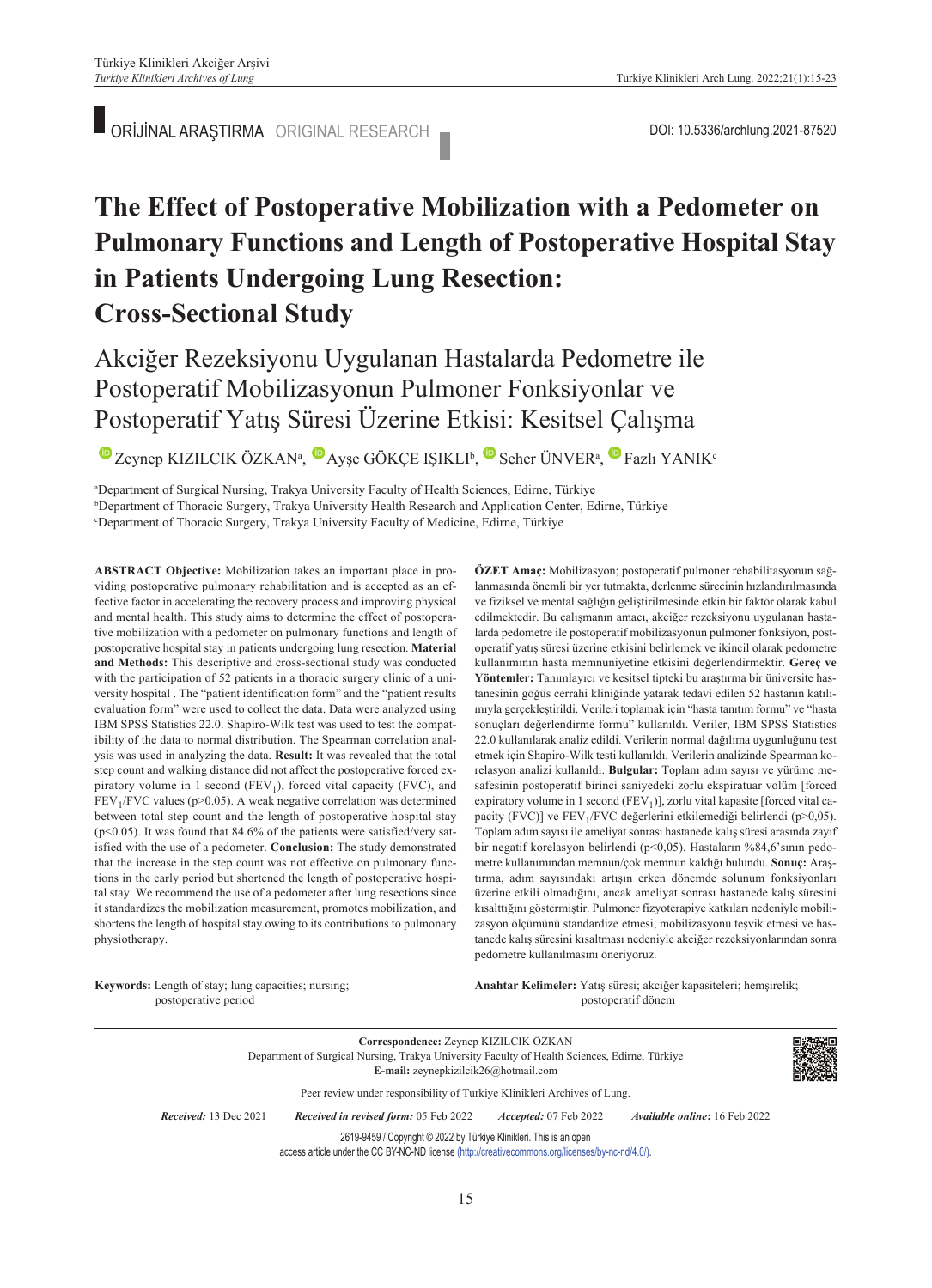In lung resections, there is a change in pulmonary functions depending on anesthesia, surgery duration and type.<sup>1</sup> Anesthesia causes respiratory system depression, and surgical intervention causes diaphragm dysfunction, leading to a decrease in functional residual capacity.<sup>2</sup> Pulmonary rehabilitation practices are used to activate respiration after lung surgery, to ensure the patency of the bronchi with mucus mobilization, to allow gas exchange, to preserve lung capacity, to reduce pain, and to prevent pulmonary complications[.3](#page-7-0) Pulmonary rehabilitation practices are techniques that increase ventilation, bronchial hygiene techniques, pain management, and mobilization[.3,4](#page-7-0) 

Mobilization takes an important place in providing postoperative pulmonary rehabilitation and is accepted as an effective factor in accelerating the recovery process and improving physical and mental health.<sup>4</sup> Surgical nurses assume an important responsibility in promoting early mobilization, an essential component for improving patient outcomes and survival rates in the management of postoperative care[.5](#page-7-0) Walking, one of the mobilization techniques, is a physical activity and can be measured.<sup>6</sup> Pedometers are economical devices that measure the step count to monitor physical activity, especially during walking.<sup>7</sup> Nowadays, it is stated that pedometers are frequently used in health research to measure postoperative mobilization and are effective in increasing the physical activity of patients[.8](#page-7-0) Pedometers are shown as motivating tools to increase physical activity. Pedometers increase awareness and motivation to promote activity.<sup>9</sup>

Studies have demonstrated an association between physical activity and length of hospital stay and surgical outcomes.<sup>6,10,11</sup> However, studies revealing the effect of postoperative physical activity on early lung capacity are limited.<sup>12</sup>

This study aims to determine the effect of postoperative mobilization with a pedometer on pulmonary functions and length of postoperative hospital stay in patients undergoing lung resection and secondarily to evaluate the effect of pedometer use on patient satisfaction.

# **MATERIAL AND METHODS**

## STuDY DESIGN

This descriptive study was conducted with the participation of 52 patients who underwent lung resection with the uniportal video-assisted thoracic surgery technique, which was performed with a standard muscle-sparing postero-lateral thoracotomy incision or a 5 cm utility incision under elective conditions in a thoracic surgery clinic of a university hospital between April 2019 and March 2020.

#### SAMPI<sub>F</sub>

The study population consisted of patients who underwent lung resection. The minimum number of people that should be included in the sample was found as 46 by predicting a power of 95% and an effect size of 0.5 at a 95% confidence level in the G\* power program (3.1.9.4) (Germany, University of Kiel). A total of 52 patients were reached within the scope of the study.

## INCLuSION AND ExCLuSION CRITERIA

Adult patients who had undergone lung resection, were followed up in the thoracic surgery clinic postoperatively, had normal lung capacity with forced expiratory volume in 1 second  $(FEV_1)/$  forced vital capacity (FVC)> 70% as a result of the preoperative pulmonary function test, were mobilized on the postoperative 1<sup>st</sup> day, did not have any obstacle to mobilization in the perioperative period and did not use any assistive device (walker etc.), did not have any neurological and psychiatric disorders, and who could communicate in Turkish were included in the study.

Patients who did not accept the use of a pedometer, were hospitalized in the intensive care unit for more than 24 hours postoperatively, underwent a procedure on the diaphragm-phrenic nerve, chest wall during the surgery, and who could not be mobilized on the  $1<sup>st</sup>$ postoperative day (due to pain, dizziness, oxygen requirement etc.) were excluded from the study.

# pEDOMETER

Pedometers detect the vertical acceleration movement of the hips during walking[.13](#page-7-0) Their advantages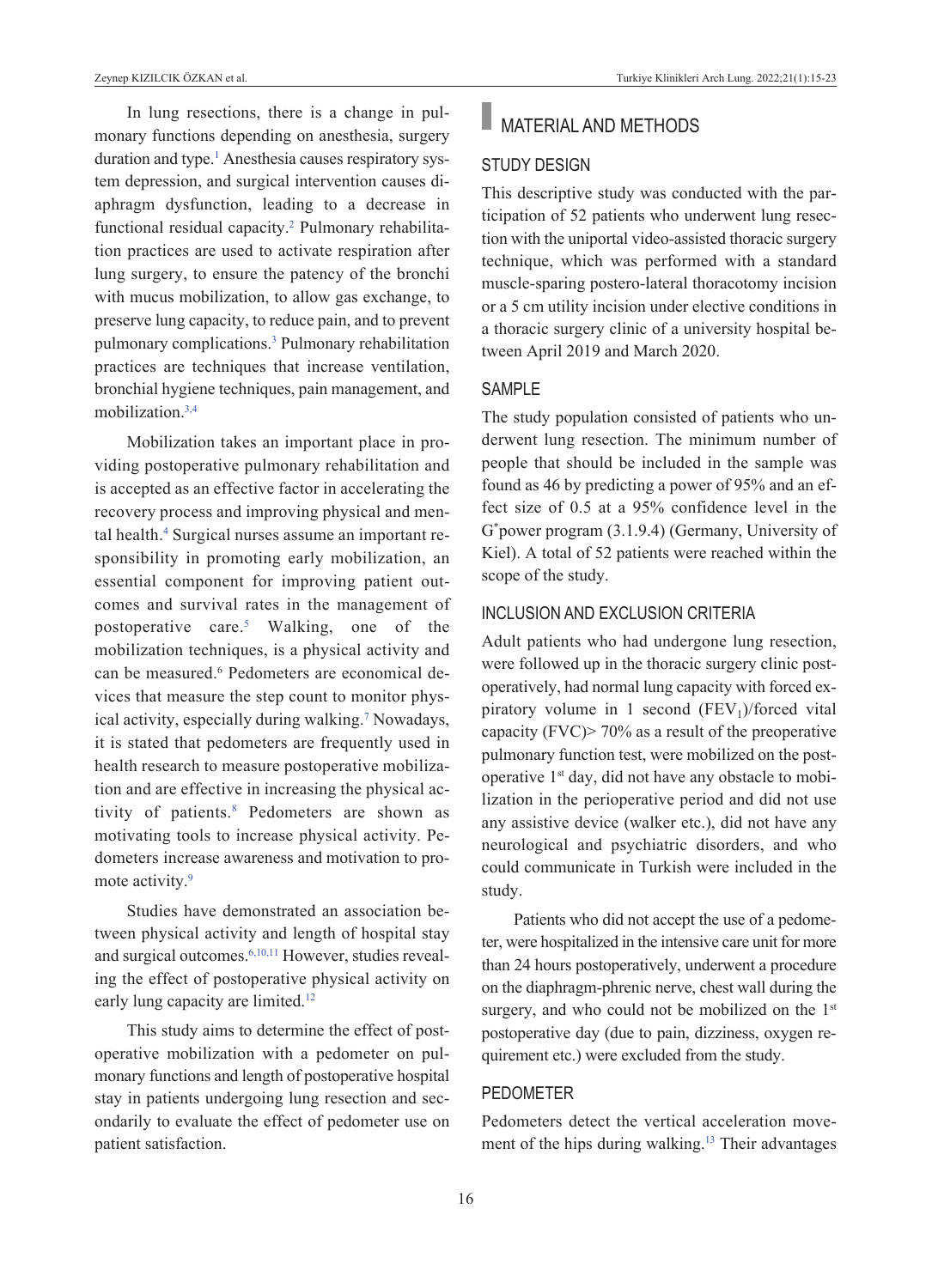are being portable, inexpensive, and providing objective measurement. Pedometers are devices that measure physical activity in real time, continuously and objectively.<sup>14</sup>

A TNV PM 2000 pedometer (Zhongshan Tender Electric Appliance Co, Ltd, China), which was distributed to the public within the scope of the "fighting obesity movement" campaign, launched by the Turkish Republic Ministry of Health on June 27, 2012, and aiming to inform the society about healthy nutrition and physical activity, was used in the study [\(Figure 1\)](#page-2-0). A total of 5 devices were obtained from family medicine. The device can record information on the step count (step), walking distance (m), and energy expenditure (kcal) for 7 days, in a way sensitive to acceleration. The information collected is stored in the internal memory of the device. The devices are calibrated and battery-powered, and the batteries were inserted at the beginning of the study. The device can be locked to prevent accidental damage to data. The step count includes data that cover 96 hours starting from the  $1<sup>st</sup>$  postoperative day.

### puLMONARY fuNCTIONS

It was evaluated by a specialist technician using a calibrated spirometer (Chest-Chestgraph HI-105, Tokyo, Japan).  $FEV_1$ , FVC and  $FEV_1/FVC$  values among pulmonary function test results were evaluated by a thoracic surgeon.<sup>15</sup> The test was conducted with the patient in a sitting position. The test result with the highest value in the 3 measurements was taken as a basis and recorded.<sup>16</sup> All spirometric values were expressed as a predictive value based on age, height, weight, and sex.



## DATA COLLECTION fORMS

The "patient identification form" and the "patient results evaluation form" were used to collect the data.

# pATIENT IDENTIfICATION fORM

In the form prepared by the researchers with the support of the literature, there are 11 questions questioning sociodemographic characteristics (age, sex, educational status, smoking, alcohol consumption, comorbidity, the presence of chronic obstructive pulmonary disease (COPD), height, weight, body mass index, step length). $10,17$ 

# pATIENT RESuLTS EvALuATION fORM

The form was prepared by the researchers. There are a total of 6 questions questioning the surgery-related characteristics of the patients (surgical procedure performed, number of drains, surgery duration, postoperative analgesic type, and length of postoperative hospital stay) and satisfaction with the use of a pedometer. Furthermore, there are 2 charts in the form to record information about the daily step count and pulmonary function test results  $(FEV<sub>1</sub>, FVC$  and  $FEV<sub>1</sub>/FVC$  values) of the patients.

## DATA COLLECTION

<span id="page-2-0"></span>Written informed consent was obtained from the individuals who met the inclusion criteria after the researcher informed the individuals who were planned to undergo lung resection in the thoracic surgery clinic about the study. The patient information form was filled out by the nurse (research nurse) in charge of the service 1 day before the surgery, and the patients were informed about the importance of postoperative mobilization and respiratory exercises. Moreover, it was emphasized that patients should be mobilized every 2 hours after the first mobilization. The preoperative pulmonary function test was performed by a thoracic surgical expert with spirometry (Chest-Chestgraph HI-105, Tokyo, Japan).

All patients were taken to bed rest on postoperative day 0, and respiratory physiotherapy was started using intensive spirometry and assisted coughing at 8 hours postoperatively. In the management of epidural analgesia, bupivacaine hydrochloride 5 mg/mL+fen-**FIGURE 1:** Pedometer. **Example 1:** Pedometer. **FIGURE 1:** Pedometer.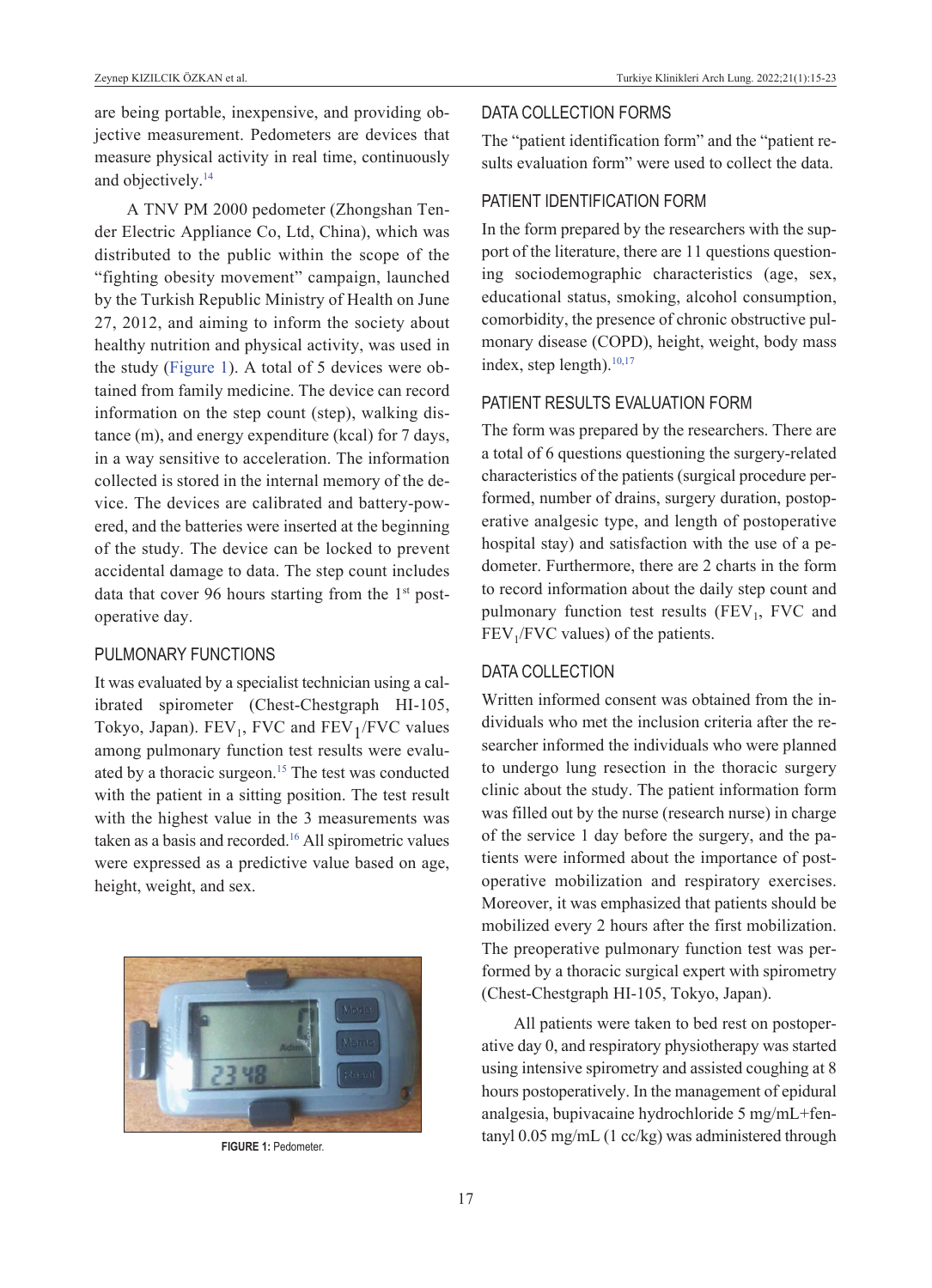the epidural catheter for the first 24 hours by the anesthesiologist. A total daily dose of 3 mg/kg tramadol hydrochloride was used in patients receiving intravenous (IV) analgesia. Tramadol hydrochloride 100 mg and paracetamol 500 mg were used in patients receiving IV+oral analgesia.

After the device was turned on, the patient's data (age, height, weight, step lenght) were entered, and the pedometer was activated. The pedometer was placed on the patients' waists at 07.00 on the first postoperative day, and their first postoperative mobilization was performed[.18](#page-7-0) Mobilization was monitored by the pedometer for 96 hours on the  $1<sup>st</sup>$ ,  $2<sup>nd</sup>$ ,  $3<sup>rd</sup>$ , and  $4<sup>th</sup>$  postoperative days. The patients were told to wear their pedometers when they were awake. The pedometer was removed at 7.00 am on the 5<sup>th</sup> postoperative day. The pedometer was received by the nurse in charge of the service to record the data. On the 5th postoperative day, the pulmonary function test was applied by a thoracic surgeon to the patients.

In patients whose vital signs are stable and pain is controlled (visual analogue scale score 3 and below), whose oral intake and mobility can be fully provided, without any pathology in terms of clinical, radiological and laboratory findings, whose drains, the decision to discharge is made.

#### STATISTICAL METHODS

Data were expressed using descriptive statistics (mean, standard deviation, percentage, and frequency). Data were analyzed using IBM SPSS Statistics 22.0 (Armonk, NY, USA). Shapiro-Wilk test was used to test the compatibility of the data to normal distribution. The Spearman correlation analysis was used in analyzing the data. The statistical significance value was accepted as p<0.05.

# ETHICAL CONSIDERATIONS

The Declaration of Helsinki, Good Clinical Practice Guidelines, and the local ethics committee requirements were taken into account during the study process. The ethical approval required for conducting the research was obtained from the medical faculty scientific research ethics committee (Trakya University Faculty of Medicine, date: December 24, 2018, no: 2018/457; decision number: 21/23), and permission to perform the study was granted by the institution (data: March 13, 2019; serial number: E314001/312671) where the study was conducted. Patients were informed that their information would be used for scientific purposes only and would not be shared outside of the study. Written informed consent form were obtained from the patients before the study.

# RESULTS

It was determined that the mean age of the patients was 59.5±12.7 (20-78) years, 80.8% were male, and 80.8% were primary school graduates. It was found that 76.9% of the patients underwent lobectomy [\(Table 1\)](#page-3-0).

<span id="page-3-0"></span>

| TABLE 1: Patients' sociodemographic and<br>surgery-related characteristics variables (n=52). |                   |                 |  |
|----------------------------------------------------------------------------------------------|-------------------|-----------------|--|
| Variables                                                                                    |                   | $n$ (%)         |  |
| Age (year) (Mean±SD)                                                                         |                   | $59.5 \pm 12.7$ |  |
| Sex                                                                                          | Female            | 10 (19.2)       |  |
|                                                                                              | Male              | 42 (80.8)       |  |
| <b>Educational status</b>                                                                    | Primary education | 42 (80.8)       |  |
|                                                                                              | High school       | 6(11.5)         |  |
|                                                                                              | <b>University</b> | 4(7.7)          |  |
| Smoking                                                                                      | Yes               | 35(67.3)        |  |
|                                                                                              | No                | 17(32.7)        |  |
| Alcohol consumption                                                                          | Yes               | 11(21.2)        |  |
|                                                                                              | <b>No</b>         | 41 (78.8)       |  |
| Comorbidity                                                                                  | Yes               | 24 (46.2)       |  |
|                                                                                              | No                | 28 (53.8)       |  |
| The presence of COPD                                                                         | <b>Yes</b>        | 2(3.8)          |  |
|                                                                                              | <b>No</b>         | 50 (96.2)       |  |
| Surgical procedure performed                                                                 | Wedge resection   | 4(7.7)          |  |
|                                                                                              | Segmentectomy     | 3(5.8)          |  |
|                                                                                              | Lobectomy         | 40 (76.9)       |  |
|                                                                                              | Pneumonectomy     | 5(9.6)          |  |
| Number of drains                                                                             | $\overline{1}$    | 12(23.1)        |  |
|                                                                                              | $\overline{2}$    | 40 (76.9)       |  |
| Surgery duration                                                                             | 2 hours $\leq$    | 8(15.4)         |  |
|                                                                                              | 2 hours $\geq$    | 44 (84.6)       |  |
| Postoperative analgesic type                                                                 | IV                | 4(7.7)          |  |
|                                                                                              | Epidural          | 29 (55.8)       |  |
|                                                                                              | $IV + oral$       | 19 (36.5)       |  |
| Length of postoperative hospital stayday (Mean±SD)                                           |                   | $7.2 + 1.6$     |  |
| Body mass index <sub>ka/m</sub> <sup>2</sup> (Mean±SD)                                       | $25.6 \pm 3.6$    |                 |  |

COPD: Chronic obstructive pulmonary disease; IV: Intravenous; SD: Standard deviation; n: Number of patients.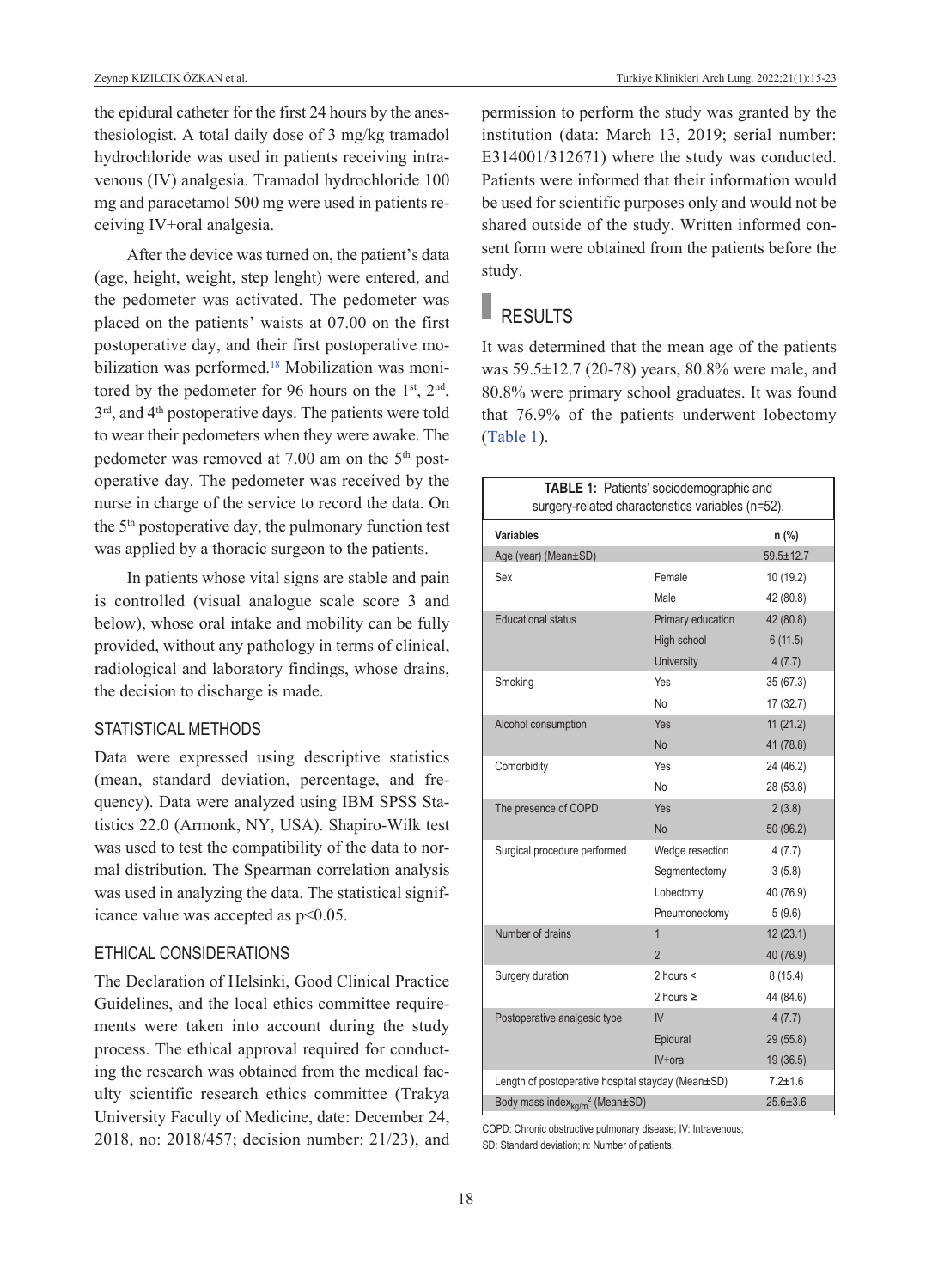| <b>TABLE 2:</b> Patients' postoperative step count and walking distance (n=52). |                                   |                                   |                       |                       |  |
|---------------------------------------------------------------------------------|-----------------------------------|-----------------------------------|-----------------------|-----------------------|--|
| Variables (Mean±SD)                                                             | Postoperative 1 <sup>st</sup> day | Postoperative 2 <sup>nd</sup> day | Postoperative 3rd day | Postoperative 4th day |  |
| Step count (step)                                                               | $887.0 \pm 1112.2$                | $1430.8 \pm 1345.0$               | 1816.6±1595.2         | 2242.6±1692.4         |  |
| Walking distance (m)                                                            | $444.6 \pm 501.9$                 | 739.8±644.4                       | $945.4 \pm 793.2$     | $1130.2 \pm 855.5$    |  |

SD: Standard deviation: m: meter

| <b>TABLE 3:</b> The relationship between patients' total step count/walking distance and postoperative pulmonary<br>function values/length of postoperative hospital stay (n=52). |                     |                                                             |              |                            |                              |
|-----------------------------------------------------------------------------------------------------------------------------------------------------------------------------------|---------------------|-------------------------------------------------------------|--------------|----------------------------|------------------------------|
| Variables (mean±SD)                                                                                                                                                               |                     | <b>Pulmonary function values</b><br>Length of postoperative |              |                            |                              |
|                                                                                                                                                                                   |                     | FEV <sub>1</sub>                                            | <b>FVC</b>   | <b>FEV<sub>1</sub>/FVC</b> | hospital stay <sub>dav</sub> |
| Total step count (step)                                                                                                                                                           | $1594.3 \pm 1204.4$ | $p=0.981$                                                   | p=0.987      | $p=0.525$                  | $p=0.026$                    |
|                                                                                                                                                                                   |                     | $r = -0.003$                                                | $r = -0.003$ | $r = 0.090$                | $r = -0.308$                 |
| Total walking distance (m)                                                                                                                                                        | $3260+2270$         | p=0.884                                                     | p=0.844      | p=0.371                    | $p=0.013$                    |
|                                                                                                                                                                                   |                     | $r = -0.021$                                                | r=-0.028     | $r = 0.127$                | $r = -0.344$                 |

FEV<sub>1</sub>: Forced expiratory volume first second; FVC: Forced vital capacity; FEV<sub>1</sub>/FVC: Forced expiratory volume first second/forced vital capacity; r: Spearman correlation analysis; SD: Standard deviation; n: Number of patients.

While the mean step count was measured as 887.0 $\pm$ 1112.2 and 2242.6 $\pm$ 1692.4 on the first and 4<sup>th</sup> postoperative days, respectively, the mean step count for 4 days was determined as 1594.3±1204.4 [\(Table](#page-4-0)  [2\)](#page-4-0). In the study, it was revealed that the total step count did not affect the postoperative  $FEV<sub>1</sub>$ , FVC, and  $FEV<sub>1</sub>/FVC$  values (respectively  $p=0.981$ ,  $r=-0.003$ ;  $p=0.987$ ,  $r=-0.002$ ;  $p=0.525$ ,  $r=0.090$ ). While the mean walking distance of the patients for 4 days was determined as 3260±2270 m, no correlation was found between walking distance and postoperative  $FEV_1$ , FVC, and  $FEV_1/FVC$  values (respectively  $p=0.884$ ,  $r=-0.021$ ;  $p=0.844$ ,  $r=-0.028$ ;  $p=0.371$ ,  $r=0.127$ ) [\(Table 3\)](#page-4-1). A weak negative correlation was determined between total step count and the length of postoperative hospital stay  $(p=0.026,$ r=-0.308). A weak negative correlation was determined between walking distance and the length of postoperative hospital stay  $(p=0.013, r=-0.344)$ [\(Table 3\)](#page-4-1).

It was found that 84.6% of the patients were satisfied/very satisfied with the use of a pedometer. It was revealed that the total step count of the patients who were satisfied/very satisfied with the use of a pedometer was higher than those who were not satisfied (p=0.020, U=84.000) [\(Table 4\)](#page-4-2).

<span id="page-4-2"></span><span id="page-4-1"></span><span id="page-4-0"></span>

| <b>TABLE 4: Patients' status of satisfaction about</b><br>pedometer use (n=52). |                          |           |  |  |
|---------------------------------------------------------------------------------|--------------------------|-----------|--|--|
| <b>Status of satisfaction</b>                                                   |                          | $n$ (%)   |  |  |
| Status of satisfaction                                                          | Satisfied/very satisfied | 44 (84.6) |  |  |
| about pedometer use                                                             | Not satisfied            | 8(15.4)   |  |  |
|                                                                                 | Not satisfied at all     | 0(0.0)    |  |  |

n: Number of patients.

# **DISCUSSION**

In their study, El-Rauf et al. determined that pulmonary functions were better preserved in patients undergoing the upper abdominal surgical intervention who were mobilized early (before 48 hours) compared to patients who were mobilized on the 3rd postoperative day[.19](#page-7-0) In the systematic review of Himbert et al., it is stated that postoperative exercise programs improve pulmonary functions in patients undergoing lung cancer surgery, but there is not sufficient evidence about the application time of exercise required to ensure effectiveness[.20](#page-7-0) However, regardless of the duration of application, it is known that early mobilization in the postoperative period reduces pulmonary complications, morbidity and mortality and shortens the length of hospital stay. Mobilization exercises should be planned by taking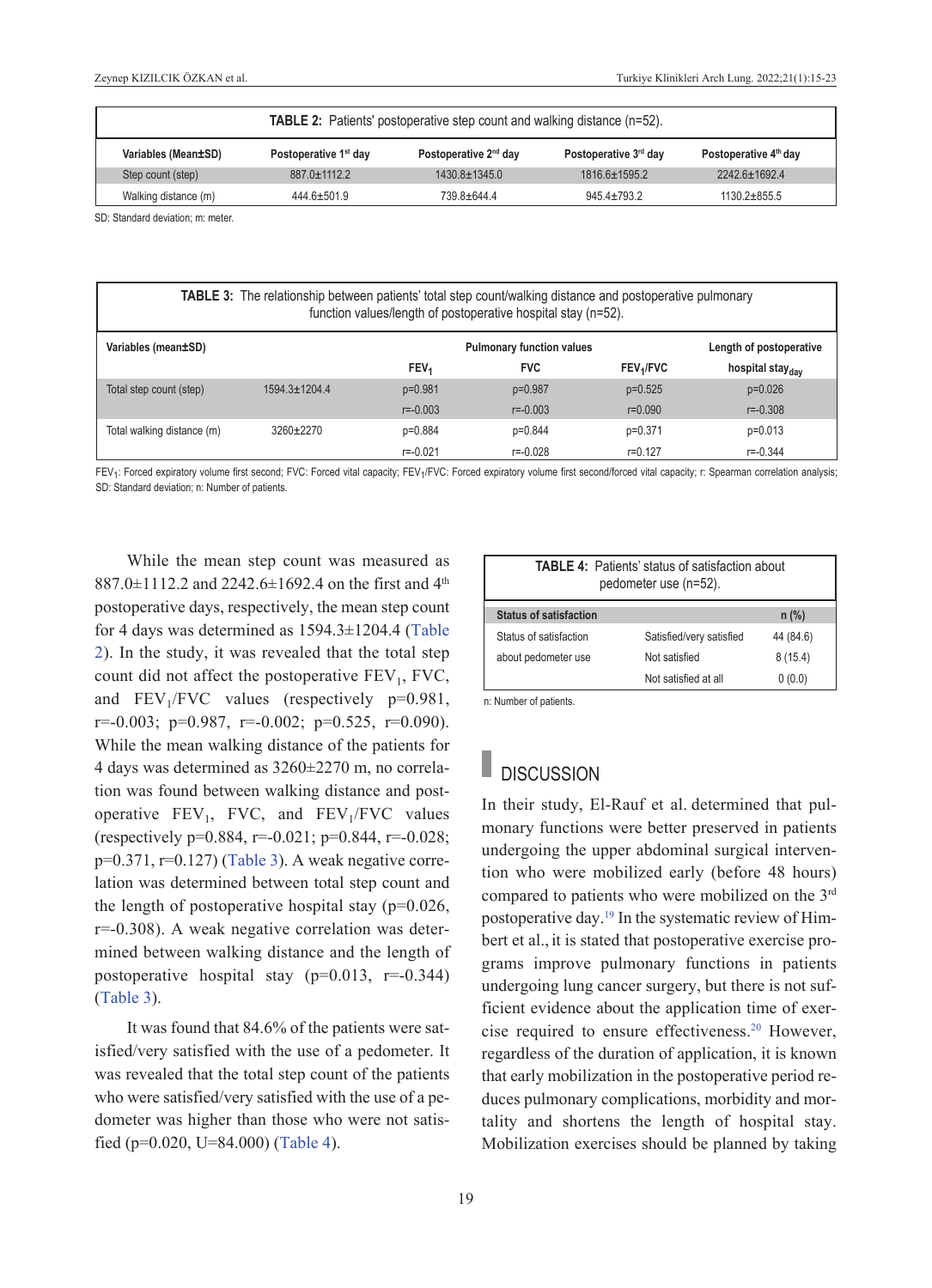into account factors such as the type of surgery, the patient's age, the patient's comorbid diseases, and the patient's general condition. The aim is to prepare a mobilization program ensuring that patients can get out of bed as early as possible. Thus, in addition to improving pulmonary functions, many additional benefits such as the transition to oral nutrition in the early period, reducing pain, preventing wound infection, returning to daily life activities faster, and preventing deep vein thrombosis can be obtained. For the success of this planning, patients should be actively included in the team, in addition to nurses, doctors and other healthcare professionals. It is known that the pedometer application also contributes to the active role of patients in this planning, thus contributing to their early mobilization.<sup>21,22</sup>

In the study, the mean step count for the postoperative 4 days was determined as 1594.3±1204 step and the walking distance was determined as 3260±2270 m. In the study carried out by Esteban et al., it was reported that patients who underwent anatomical lung resection with a minimally invasive technique walked an average of 8143±1708 steps and the mean walking distance was measured as  $5800\pm1200$  m postoperatively.<sup>17</sup> Nakajima et al. revealed that 62% of the patients who underwent hepatopancreatobiliary surgery took 5,000≥ daily steps and the mean step count per day was  $6,174.^{22}$ Porserud et al. reported that the step count was higher in patients who underwent abdominal cancer surgery and were followed up with an activity monitor compared to patients who were not followed up (1,057 versus 360).<sup>6</sup> In their systematic review, Memon et al. revealed that the low daily step count  $(1,000 \text{ step})$ adversely affected surgical outcomes.<sup>11</sup> Kavurmaci et al. showed that the step count below 2,513 on the  $1<sup>st</sup>$ postoperative day in patients who underwent lung resection other than pneumonectomy was associated with prolonged air leak.<sup>10</sup> Takahashi et al. showed that the daily mean step count threshold of 1,308 steps in patients who were rehospitalized for cardiac reasons after cardiac surgery was a risk factor.<sup>23</sup> It is stated that patients undergoing lung resection cannot return to their preoperative physical activity levels in the 2nd month postoperatively[.24](#page-7-0) Pedometers can be used to monitor mobility and detect patients at risk for poor

surgical outcomes early.<sup>25</sup> The study results reveal the importance of monitoring postoperative physical activity, but the postoperative step count in lung resections may be lower than in other surgical patients.

In the study, it was determined that there was no correlation between the total step count and the total walking distance and  $FEV_1$ , FVC and  $FEV_1/FVC$  values in the early postoperative period. Likewise, Edvardsen et al. revealed that the  $FEV<sub>1</sub>$  values of the patients who did high-intensity training after lung cancer surgery did not change after the intervention compared to patients who did not.<sup>26</sup> Jonson et al. reported that  $FEV<sub>1</sub>$  and FVC scores did not differ between active and sedentary patients 2 months after cardiac surgery[.12](#page-7-0) In a meta-analysis with the sample consisting of patients undergoing lung resection, it was reported that exercise training improved exercise capacity but had no effect on  $FEV<sub>1</sub>$  values.<sup>27</sup> Although studies show no positive effect on lung capacity in the early postoperative period, the effect of physical activity on body health is obvious, and it is important to encourage patients by healthcare professionals in the early postoperative period[.28](#page-7-0)

As the total step count and walking distance increased, it was determined that the length of postoperative hospital stay decreased, while Nakajima et al. found that the length of postoperative hospital stay was shorter in patients who underwent hepatopancreobiliary malignancy surgery with a good preoperative daily step count.<sup>22</sup> In their systematic review, Abeles et al. detected a negative correlation between physical activity and length of postoperative hospital stay[.29](#page-7-0) Porserud et al. indicated that patients with a high activity level in the postoperative period had a shorter length of hospital stay after abdominal oncologic surgery[.6](#page-7-0) Daskivich et al. determined that the step count  $\leq 1,000$  on the postoperative 1st day prolonged the length of hospital stay. $30$  The study findings demonstrate that the increase in the postoperative activity level has a positive effect on the length of postoperative hospital stay.

It was determined that 84.6% of the patients were satisfied/very satisfied with the use of a pedometer. It was revealed that the total step count of the patients who were satisfied/very satisfied with the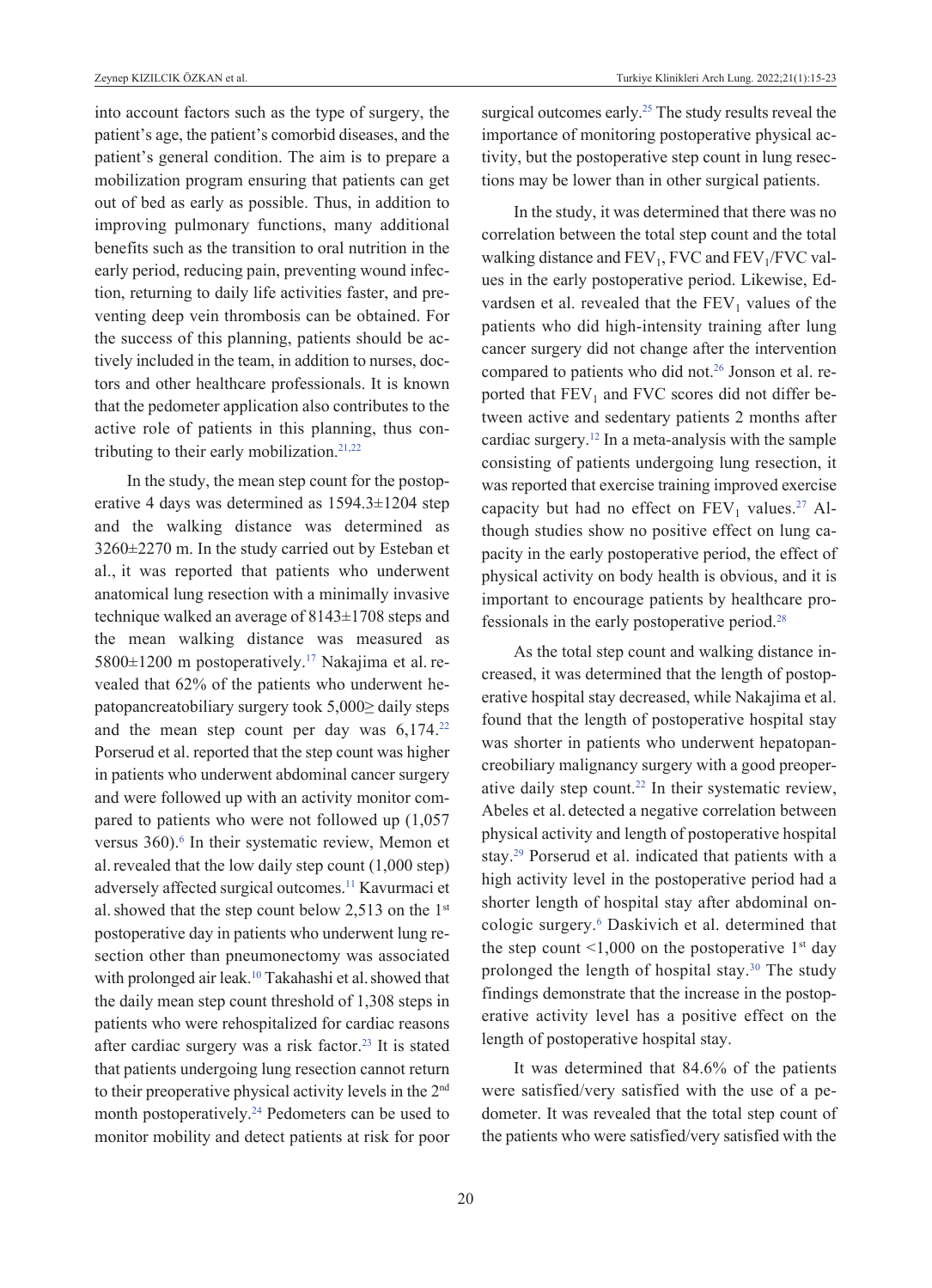use of a pedometer was higher than those who were not satisfied. Danner et al. determined that patients with bipolar disorder were highly satisfied with the use of a pedometer.<sup>31</sup> Pedometer-based interventions to increase physical activity in people with chronic paralysis were reported to be pleasing  $(80\%)$ .<sup>32</sup> It is stated that pedometers have an activating feature for individuals with their visual feedback feature.<sup>33</sup> Additionally, patients think that pedometers increase motivation for exercise and provide benefits to their health[.31](#page-7-0) Another study determined that 93.7% of older adults would recommend a gait intervention to a friend, which included a pedometer, educational material, and group discussions.<sup>34</sup> Mendoza et al. revealed that the step count in the group followed with a pedometer was higher than the control group followed with a diary at the end of 3 months among patients with COPD[.35](#page-7-0) 

### LIMITATIONS

The most significant limitation of the study is the small sample size and the fact that data collection was performed in a single center. The pedometer used in the study was not formally validated in surgical patients. However, it is observed that the step count evaluated by the pedometer increased every day, it encouraged patients to walk and contributed to pulmonary rehabilitation. Another limitation is that the data were on the early postoperative period. At this point, further research is needed.

# **CONCLUSION**

The study demonstrated that the increase in the step count was not effective on pulmonary functions in the early period but shortened the length of postoperative hospital stay. It was determined that the use of a pedometer was welcomed by the patients and encouraged a faster return to daily life activities by increasing physical activity. We recommend the use of a pedometer after lung resections since it standardizes the mobilization measurement, promotes mobilization, and shortens the length of hospital stay owing to its contributions to pulmonary physiotherapy. However, there is a need for randomized-controlled studies with larger case series on the subject.

#### *Data availability statement*

*The data that support the findings of this study are available from the corresponding author, [ZKÖ], upon reasonable request.* 

#### *Source of Finance*

*During this study, no financial or spiritual support was received neither from any pharmaceutical company that has a direct connection with the research subject, nor from a company that provides or produces medical instruments and materials which may negatively affect the evaluation process of this study.* 

#### *Conflict of Interest*

*No conflicts of interest between the authors and / or family members of the scientific and medical committee members or members of the potential conflicts of interest, counseling, expertise, working conditions, share holding and similar situations in any firm.* 

#### *Authorship Contributions*

*Idea/Concept: Zeynep Kızılcık Özkan, Ayşe Gökçe Işıklı, Seher Ünver, Fazlı Yanık; Design: Zeynep Kızılcık Özkan, Ayşe Gökçe Işıklı, Seher Ünver; Control/Supervision: Zeynep Kızılcık Özkan, Ayşe Gökçe Işıklı, Seher Ünver, Fazlı Yanık; Data Collection and/or Processing: Ayşe Gökçe Işıklı, Fazlı Yanık; Analysis and/or Interpretation: Zeynep Kızılcık Özkan, Seher Ünver, Fazlı Yanık; Literature Review: Zeynep Kızılcık Özkan, Ayşe Gökçe Işıklı, Seher Ünver, Fazlı Yanık; Writing the Article: Zeynep Kızılcık Özkan, Ayşe Gökçe Işıklı, Seher Ünver, Fazlı Yanık; Critical Review: Seher Ünver, Fazlı Yanık; References and Fundings: Zeynep Kızılcık Özkan, Ayşe Gökçe Işıklı, Seher Ünver, Fazlı Yanık; Materials: Zeynep Kızılcık Özkan, Ayşe Gökçe Işıklı, Seher Ünver, Fazlı Yanık.*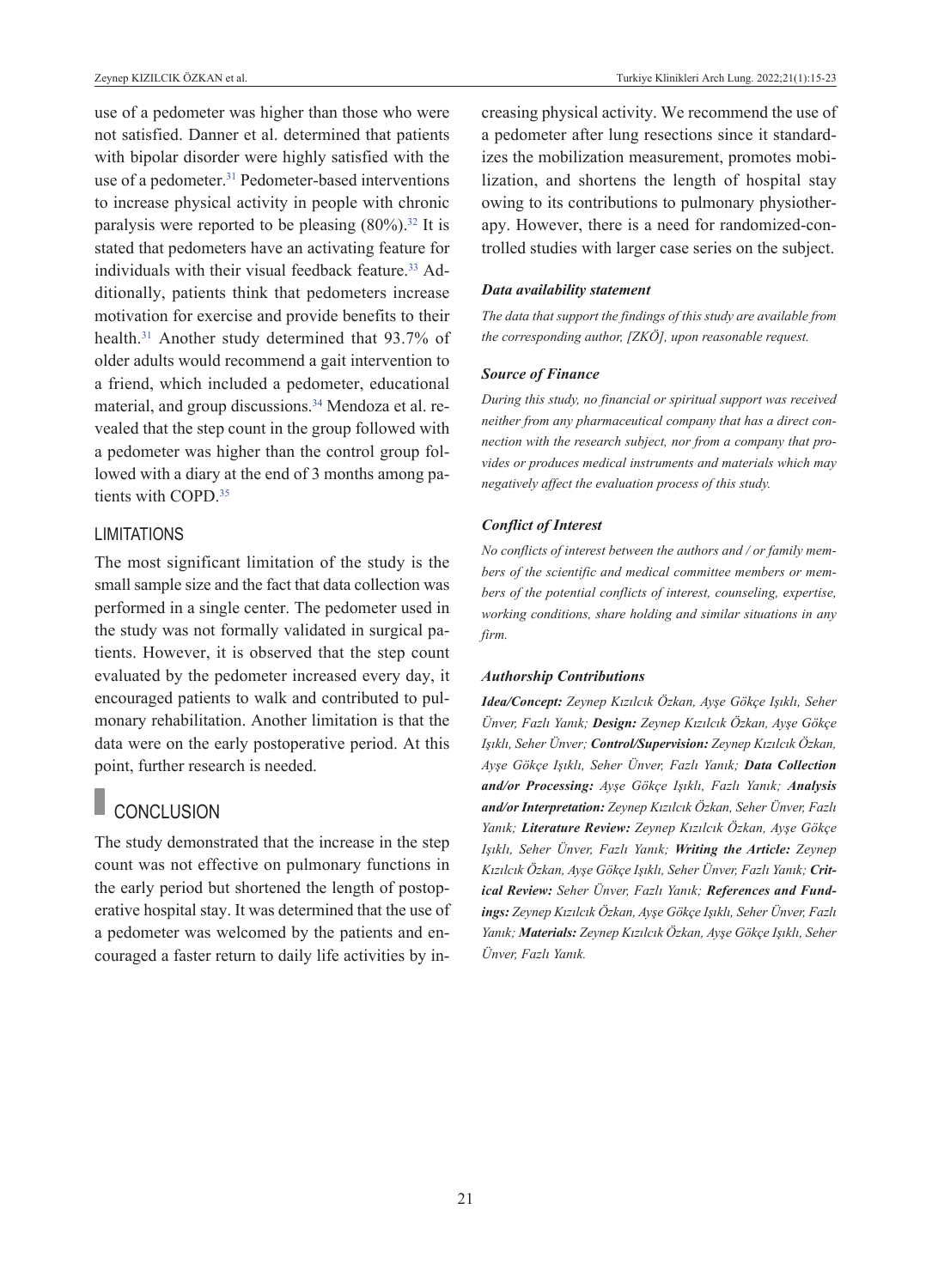# **REFERENCES**

- 1. Brocki B, Westerdahl E, Langer D, Domingos S, Andreasen J. Decrease in pulmonary function and oxygenation after lung resection. ERJ Open Res. 2018;4:00055-2017. [\[Crossref\]](https://openres.ersjournals.com/content/4/1/00055-2017) [Pubmed] [PMC]
- 2. Miskovic A, Lumb AB. postoperative pulmonary complications. Br J Anaesth. 2017;118(3):317-34. [\[Crossref\]](https://www.sciencedirect.com/science/article/pii/S0007091217302015?via%3Dihub) [Pubmed]
- 3. Aytür YK, Köseoğlu Bf, Taşkıran ÖÖ, Ordu-Gökkaya NK, Delialioğlu S, Tur BS, et al. Pulmonary rehabilitation principles in SARS-COV-2 infection (COvID-19): a guideline for the acute and subacute rehabilitation. Turk J phys Med Rehab. 2020;66(2):104-120. [\[Crossref\]](http://www.ftrdergisi.com/uploads/pdf/pdf_4189.pdf) [Pubmed] [PMC]
- 4. Agostini P, Naidu B, Rajesh P, Styen R, Bishay E, Kalkat M, et al. Potentially modifiable factors contribute to limitation in physical activity following thoracotomy and lung resection: a prospective observational study. J Cardiothorac Surg. 2014;9:128. [\[Crossref\]](https://cardiothoracicsurgery.biomedcentral.com/articles/10.1186/1749-8090-9-128) [Pubmed] [PMC]
- 5. Mary Z, Afzal M, Sehar S, Gilani S. Improving nurses knowledge and attitude regarding early mobilization of post-operative patients. Journal of Health, Medicine and Nursing. 2018;51:88-100. [\[Link\]](https://www.researchgate.net/publication/329058327_Improving_Nurses_Knowledge_and_Attitude_regarding_Early_Mobilization_of_Post-Operative_Patients)
- 6. porserud A, Aly M, Nygren-Bonnier M, Hagströmer M. Objectively measured mobilisation is enhanced by a new behaviour support tool in patients undergoing abdominal cancer surgery. Eur J Surg Oncol. 2019;45(10):1847-53. [\[Crossref\]](https://www.sciencedirect.com/science/article/abs/pii/S0748798319304056?via%3Dihub) [\[pubmed\]](https://pubmed.ncbi.nlm.nih.gov/31030805/)
- 7. Nielson R, Vehrs PR, Fellingham F, Hager R, Prusak KA. Step counts and energy expenditure as estimated by pedometry during treadmill walking at different stride frequencies. J Phys Act Health. 2011;8(7):1004-13. [\[Crossref\]](https://journals.humankinetics.com/view/journals/jpah/8/7/article-p1004.xml) [\[pubmed\]](https://pubmed.ncbi.nlm.nih.gov/21885892/)
- 8. Romee A, Edney S, plotnikoff R, Curtis R, Ryan J, Sanders I, et al. Can smartphone apps increase physical activity? Systematic review and meta-analysis. J Med Internet Res. 2019;21(3):e12053. [\[Cross](https://www.jmir.org/2019/3/e12053/)[ref\]](https://www.jmir.org/2019/3/e12053/) [Pubmed] [PMC]
- 9. fortune J, Norris M, Stennett A, Kilbride C, Lavelle G, victor C, et al. Pedometers, the frustrating motivators: a qualitative investigation of users' experiences of the Yamax SW-200 among people with multiple sclerosis. Disabil Rehabil. 2022;44(3):436-42. [\[Crossref\]](https://www.tandfonline.com/doi/full/10.1080/09638288.2020.1770344) [Pubmed]
- 10. Kavurmaci Ö, Ozdil A, Akçam TI, Ergonul AG, Turhan K, Cakan A, et al. Association of daily step count with the prolonged air leak in thoracic surgery patients. Thorac Cardiovasc Surg. 2020;68(03):246-52. [\[Crossref\]](https://www.thieme-connect.de/products/ejournals/abstract/10.1055/s-0038-1673661) [Pubmed]
- 11. Memon A, Lec P, Lenis A, Sharma V, Wood E, Schade, G et al. Relationship between mobile digital sensor monitoring and perioperative outcomes: systematic review. JMIR perioper Med. 2021;4(1):e21571. [\[Crossref\]](https://periop.jmir.org/2021/1/e21571/) [Pubmed] [PMC]
- 12. Jonsson M, Urell C, Emtner M, Westerdahl E. Self-reported physical activity and lung function two months after cardiac surgery--a prospec-tive cohort study. J Cardiothorac Surg. 2014;9:59. [\[Crossref\]](https://cardiothoracicsurgery.biomedcentral.com/articles/10.1186/1749-8090-9-59) [Pubmed] [\[pMC\]](https://www.ncbi.nlm.nih.gov/pmc/articles/PMC3986620/)
- 13. Bulut S. A social determinants of health, physical activity. Turk Bull Hyg Exp Biol. 2013;70(4):205-14. [\[Crossref\]](https://jag.journalagent.com/turkhijyen/pdfs/THDBD_70_4_205_214.pdf)
- 14. Bassett Jr DR, Toth LP, LaMunion SR, Crouter SE. Step counting: a review of measurement considerations and health-related applications. Sports Med. 2017;47(7):1303-15. [\[Crossref\]](https://link.springer.com/article/10.1007/s40279-016-0663-1) [\[pubmed\]](https://pubmed.ncbi.nlm.nih.gov/28005190/) [\[pMC\]](https://www.ncbi.nlm.nih.gov/pmc/articles/PMC5488109/)
- 15. Johnson M, Hurtig-Wennlöf A, Ahlsson A, vidlund M, Cao Y, Westerdahl E. In-hospital physiotherapy improves physical activity level after lung cancer surgery: a randomized controlled trial. Physiotherapy. 2019;105(4):434-41. [\[Crossref\]](https://www.sciencedirect.com/science/article/pii/S0031940618303420?via%3Dihub) [\[pubmed\]](https://pubmed.ncbi.nlm.nih.gov/30871894/)
- 16. Wang YQ, Liu x, Jia Y, xie J. Impact of breathing exercises in subjects with lung cancer undergoing surgical resection: a systematic review

<span id="page-7-0"></span>and meta-analysis. J Clin Nurs. 2019;28(5-6):717-32. [\[Crossref\]](https://onlinelibrary.wiley.com/doi/10.1111/jocn.14696) [Pubmed]

- 17. Esteban pA, Hernández N, Novoa NM, varela G. Evaluating patients' walking capacity during hospitalization for lung cancer resection. Interact Cardiovasc Thorac Surg. 2017;25(2):268-71. [\[Crossref\]](https://academic.oup.com/icvts/article/25/2/268/3798550) [Pubmed]
- 18. Baddeley RA. Physiotherapy for enhanced recovery in thoracic surgery. J Thorac Dis. 2016;8(Suppl 1):S107-10. [Pubmed] [PMC]
- 19. El-Rauf A, Borhan W, El-Naga W, El-Essawy A. Effect of early mobilization on pulmonary functions post upper abdominal surgeries. Med J Cairo Univ. 2017;85(2):469-74. [\[Link\]](https://www.semanticscholar.org/paper/Effect-of-Early-Mobilization-on-Pulmonary-Functions-EL-RAUF-Borhan/23bcc62bf0de7c387ad5409a2e59e33349758d6d)
- 20. Himbert C, Klossner N, Coletta A, Barnes C, Wiskemann J, LaStayo p, et al. Exercise and lung cancer surgery: a systematic review of randomized-controlled trials. Crit Rev Oncol Hematol. 2020;156:103086. [\[Crossref\]](https://www.sciencedirect.com/science/article/abs/pii/S1040842820302225?via%3Dihub) [Pubmed] [PMC]
- 21. Haller G, Walder B. Postoperative pulmonary complications-still room for improvement. Eur J Anaesthesiol. 2017;34(8):489-91. [\[Crossref\]](https://journals.lww.com/ejanaesthesiology/Fulltext/2017/08000/Postoperative_pulmonary_complications___Still_room.2.aspx) [\[pubmed\]](https://pubmed.ncbi.nlm.nih.gov/28682814/)
- 22. Nakajima H, Yokoyama Y, Inoue T, Nagaya M, Mizuno Y, Kayamoto A, et al. How many steps per day are necessary to prevent postoperative complications following hepato-pancreato-biliary surgeries for malig-nancy? Ann Surg Oncol. 2020;27(5):1387-97. [\[Crossref\]](https://link.springer.com/article/10.1245/s10434-020-08218-x) [Pubmed]
- 23. Takahashi T, Kumamaru M, Jenkins S, Saitoh M, Morisawa T, Matsuda H. In-patient step count predicts re-hospitalization after cardiac sur-gery. J Cardiol. 2015;66(4):286-91. [\[Crossref\]](https://www.sciencedirect.com/science/article/pii/S0914508715000192?via%3Dihub) [Pubmed]
- 24. Maeda K, Higashimoto Y, Honda N, Shiraishi M, Hirohata T, Minami K, et al. Effect of a postoperative outpatient pulmonary rehabilitation program on physical activity in patients who underwent pulmonary resection for lung cancer. Geriatr Gerontol Int. 2016;16(5):550-5. [\[Crossref\]](https://onlinelibrary.wiley.com/doi/10.1111/ggi.12505) [Pubmed]
- 25. Twomey R, Culos-Reed N, Daun J, ferber R, Dort J. Wearable activity trackers and mobilization after major head and neck cancer surgery: you can't improve what you don't measure. Int J Surg. 2020;84:120-4. [\[Crossref\]](https://www.sciencedirect.com/science/article/abs/pii/S174391912030769X?via%3Dihub) [\[pubmed\]](https://pubmed.ncbi.nlm.nih.gov/33157275/)
- 26. Edvardsen E, Skjønsberg O, Holme I, Nordletten L, Borchsenius f, Anderssen SA. High-intensity training following lung cancer surgery: a randomised controlled trial. Thorax. 2014;70(3):224-50. [\[Crossref\]](https://thorax.bmj.com/content/70/3/244) [Pubmed]
- 27. Cavalheri V, Burtin C, Formico VR, Nonoyama ML, Jenkins S, Spruit MA, et al. Exercise training undertaken by people within 12 months of lung resection for non-small cell lung cancer. Cochrane Database Syst Rev. 2019;6(6):CD009955. [\[Crossref\]](https://www.cochranelibrary.com/cdsr/doi/10.1002/14651858.CD009955.pub3/full) [Pubmed] [PMC]
- 28. Michaels C. The importance of exercise in lung cancer treatment. Transl Lung Cancer Res. 2016;5(3):235-8. [\[Crossref\]](https://tlcr.amegroups.com/article/view/6988/7297) [Pubmed] [PMC]
- 29. Abeles A, Kwasnicki R, pettengell C, Murphy J, Darzi A. The relationship between physical activity and post-operative length of hospital stay: a systematic review. Int J Surg. 2017;44:295-302. [\[Crossref\]](https://www.sciencedirect.com/science/article/pii/S1743919117305721?via%3Dihub) [\[pubmed\]](https://pubmed.ncbi.nlm.nih.gov/28689861/)
- 30. Daskivich TJ, Houman J, Lopez M, Luu M, fleshner p, Zaghiyan K, et al. Association of wearable activity monitors with assessment of daily ambulation and length of stay among patients undergoing major sur-gery. JAMA Netw Open. 2019;2(2):e187673. [\[Crossref\]](https://jamanetwork.com/journals/jamanetworkopen/fullarticle/2723408) [Pubmed] [\[pMC\]](https://www.ncbi.nlm.nih.gov/pmc/articles/PMC6484591/)
- 31. Danner U, Macheiner T, Avian A, Lackner N, Fellendorf F, Birner A, et al. Acceptance of the use of pedometers in individuals with bipolar dis-order. Fortschr Neurol Psychiatr. 2017;85(2):86-91. [\[Crossref\]](https://www.thieme-connect.de/products/ejournals/abstract/10.1055/s-0042-124506) [\[pubmed\]](https://pubmed.ncbi.nlm.nih.gov/28235210/)